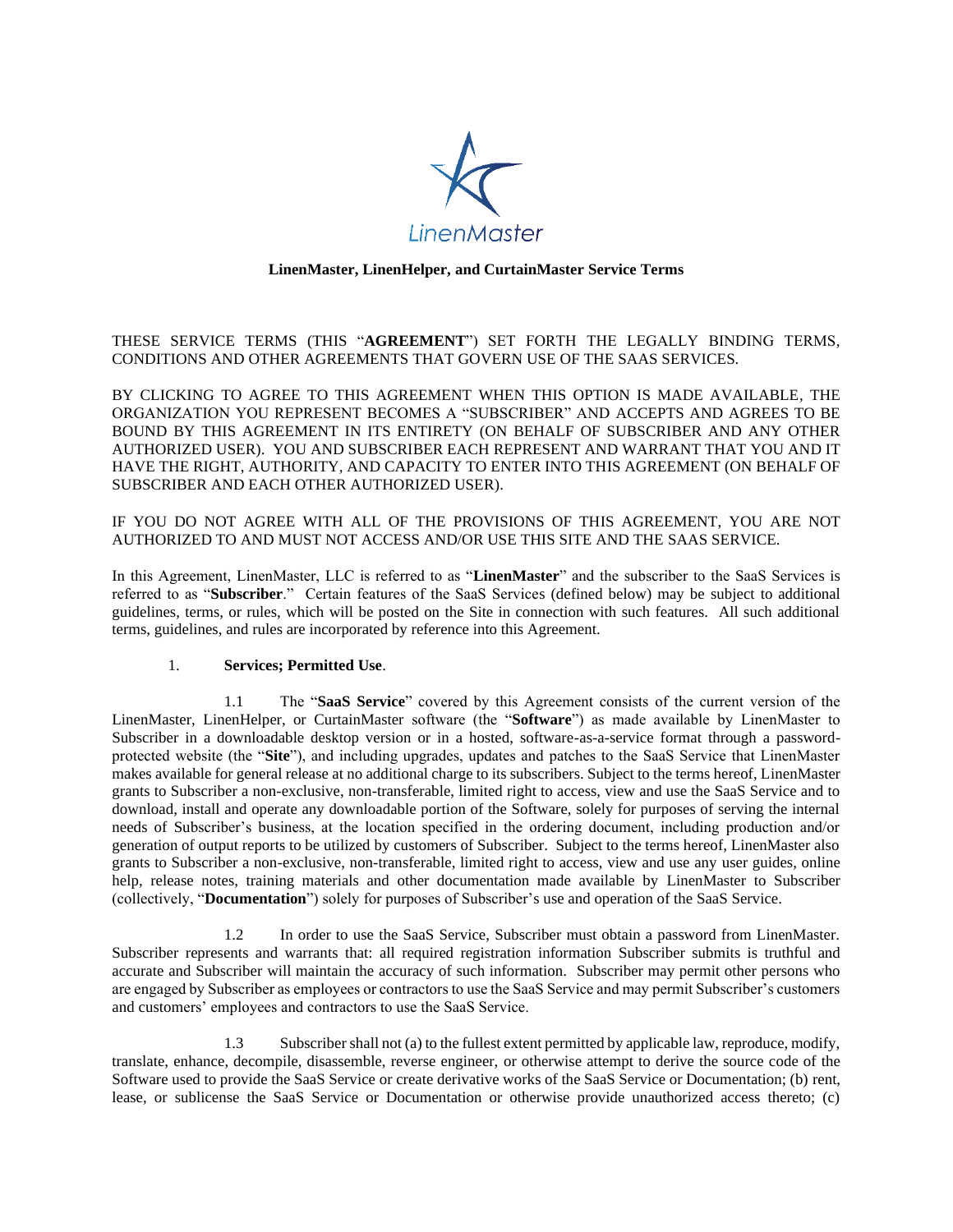circumvent or disable any technological or security features or measures in the SaaS Service, or (d) use the SaaS Service to violate the rights of others, or in any way that could harm the SaaS Service or impair any other person's use of it. In addition, Subscriber agrees not to: (i) upload, transmit, or distribute to or through the SaaS Service any computer viruses, worms, or any software intended to damage or alter a computer system or data; (ii) send through the SaaS Service unsolicited or unauthorized advertising, promotional materials, junk mail, spam, chain letters, pyramid schemes, or any other form of duplicative or unsolicited messages, whether commercial or otherwise; (iii) use the SaaS Service to harvest, collect, gather or assemble information or data regarding other users, including e-mail addresses, without their consent; (iv) interfere with, disrupt, or create an undue burden on servers or networks connected to the SaaS Service, or violate the regulations, policies or procedures of such networks; (v) attempt to gain unauthorized access to the SaaS Service (or to other computer systems or networks connected to or used together with the SaaS Service), whether through password mining or any other means; (vi) harass or interfere with any other user's use and enjoyment of the SaaS Service; or (vii) use software or automated agents or scripts to produce multiple accounts on the SaaS Service, or to generate automated searches, requests, or queries to (or to strip, scrape, or mine data from) the SaaS Service.

2. **Subscriber Responsibilities.** Subscriber shall provide commercially reasonable information and assistance to LinenMaster to enable LinenMaster to deliver the SaaS Service. Subscriber shall comply with all applicable laws and regulations in connection with its use of the SaaS Service, including those related to data privacy, international communications, and the transmission of technical or personal data. Subscriber shall not upload, post, reproduce or distribute any information or other material protected by copyright, privacy rights, or any other intellectual property right without first obtaining the permission of the owner of such rights. Subscriber shall be solely responsible for the acts and omissions of its customers and other authorized users. As between LinenMaster and Subscriber, Subscriber is solely responsible for collecting, inputting and updating all content stored on or processed through the SaaS Service ("**Subscriber Data**"), and for ensuring that the Subscriber Data does not violate any person's intellectual property, privacy, or other rights. Subscriber is responsible for selecting an operator who is qualified to operate the SaaS Service on its equipment and is familiar with the information, calculations, and reports that serve as input and output of the SaaS Service. LinenMaster reserves the right to charge additional fees if an operator seeks assistance with respect to basic background information or any other matters not directly relating to the operation of the SaaS Service, or any support beyond the services set forth in Section 5.

3. **Subscription Term and Charges.** The access to the SaaS Service is available only through the purchase of a subscription which, when accepted by LinenMaster, gives you the rights described in Section 1. The form of the subscription order is available at https://www.linenmaster.com/legal ("**Order**"). The term of Subscriber's subscription and the subscription fee for Subscriber's subscription will be set forth on the Order.

4. **Availability.** LinenMaster intends to make the SaaS Service available to the Subscriber 24 hours a day (subject to scheduled maintenance and events of force majeure) and has made a commercially reasonable effort to incorporate backups and redundancies to limit downtime, but makes no representation that the SaaS Service will be continuously available or that access to the SaaS Service will be free from interruption. Subscriber assumes all risks associated with any such unavailability or interruption of the SaaS Service.

## 5. **Support and Training**.

5.1 During the term of the subscription, LinenMaster agrees to provide, without additional charge, the support services identified below.

(a) Email and telephone support for SaaS Service between the hours of 9:00 a.m. – 5:00 p.m., Eastern Time, Monday through Friday, excluding applicable state and federal holidays.

- (b) Hosting and support of servers and periodic back-up of data.
- (c) Upgrades and updates to the SaaS Service at LinenMaster's discretion.

5.2 On-site support and additional support services may be made available, at LinenMaster's discretion, at LinenMaster's then current standard consulting rate plus expenses. Subscriber shall pay LinenMaster its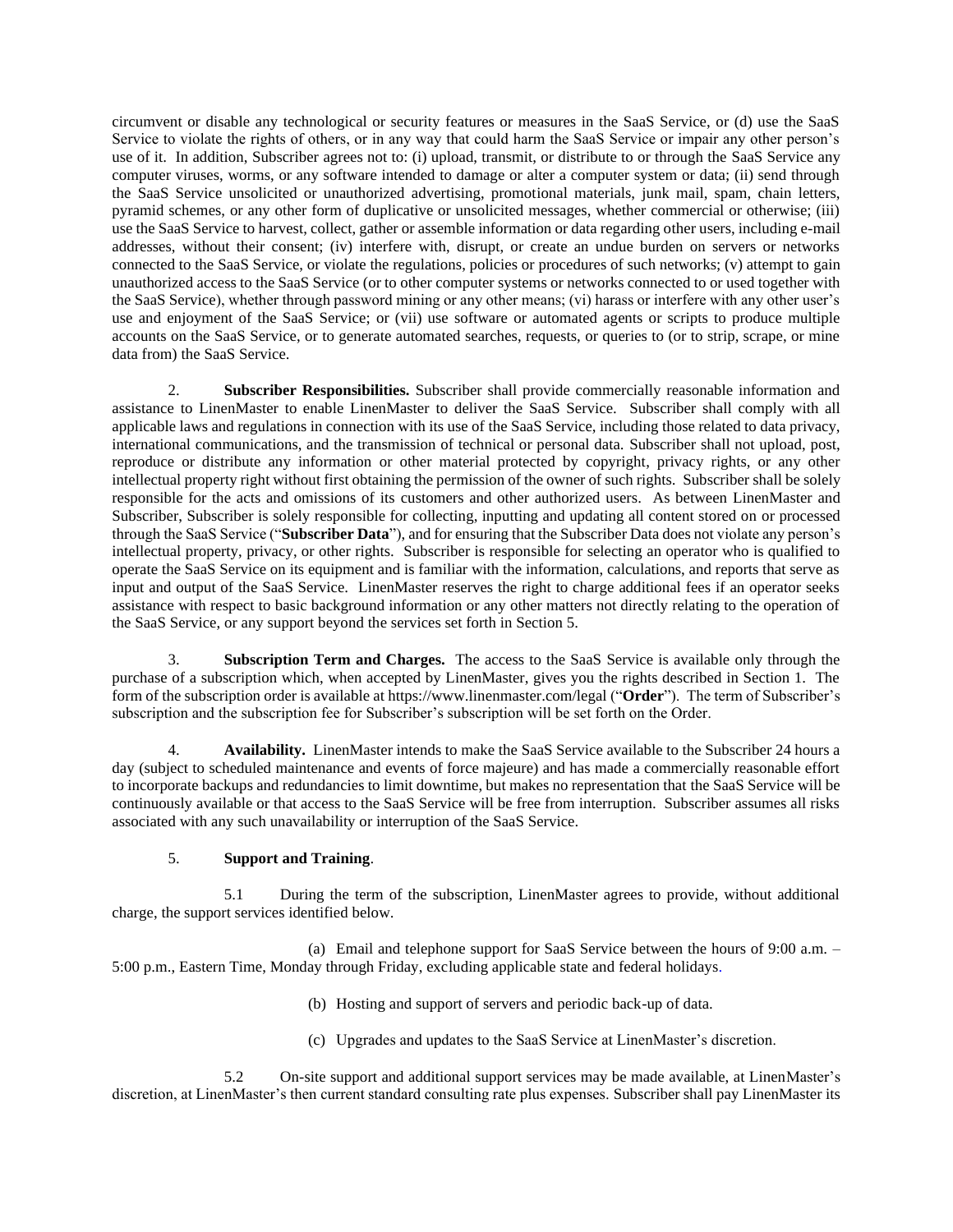actual out-of-pocket expenses incurred in connection with such training, including without limitation, travel, meals and accommodations. LinenMaster agrees to provide Subscriber with access to such receipts, ledgers, and other records as may be reasonably appropriate for Subscriber to verify the amount and nature of any such expenses.

6. **Taxes.** Subscriber is solely responsible for payment of any taxes (including value added, sales or use taxes, intangible taxes and property taxes), resulting from its acceptance of this Agreement and its use of the SaaS Service, exclusive of taxes based on LinenMaster's income. Subscriber agrees to pay any such taxes as they fall due to LinenMaster for remittance to the appropriate authority. Subscriber agrees to hold harmless LinenMaster from all claims and liability arising from its failure to report or pay such taxes.

# 7. **Proprietary Rights.**

7.1 This Agreement does not provide Subscriber with title or ownership of the SaaS Service, Software, Site or Documentation, but only a right of limited use. Notwithstanding any other provision in this Agreement, as between LinenMaster and Subscriber, LinenMaster exclusively owns all right, title and interest in and to the SaaS Service, Software, Site and Documentation and all portions thereof, as well as all improvements, enhancements, modifications, configurations, and derivative works thereto, together with all intellectual property rights therein, including all copyrights, patent and trade secret rights; and LinenMaster reserves all rights to the foregoing not expressly granted to Subscriber under this Agreement. To the extent of any right, title or interest in or to any of the foregoing inuring to Subscriber therein (other than the limited right of use expressly provided for herein), Subscriber agrees to assign and, upon its creation, automatically assigns to LinenMaster the ownership of all right, title and interest in and to such, including copyrights, patent and trade secret rights, and any other intellectual property rights therein, without the necessity of any further consideration.

7.2 As between LinenMaster and Subscriber, Subscriber owns all intellectual property and other proprietary rights in and to the Subscriber Data. Subscriber hereby grants to LinenMaster a non-exclusive, royalty-free, worldwide license to reproduce, distribute, and otherwise use and display the Subscriber Data and perform all acts with respect to the Subscriber Data as may be necessary for LinenMaster to provide the SaaS Service to Subscriber; which license shall be sublicensable across multiple levels to LinenMaster's subcontractors solely in connection with their services to LinenMaster to provide the SaaS Service.

7.3 If Subscriber or any authorized user provides LinenMaster with any feedback or suggestions regarding the SaaS Service ("**Feedback**"), Subscriber hereby assigns to LinenMaster all rights in such Feedback and agrees that LinenMaster shall have the right to use and fully exploit such Feedback and related information in any manner it deems appropriate without restriction and without accounting to the person providing the Feedback. LinenMaster will treat any Feedback provided to LinenMaster as non-confidential and non-proprietary.

7.4 It is mutually acknowledged that, during the normal course of its dealings with Subscriber and the SaaS Service under this Agreement, LinenMaster and its personnel and agents may become acquainted with ideas, concepts, know-how, methods, techniques, processes, and skills. Notwithstanding anything in this Agreement to the contrary, and regardless of any termination of this Agreement, LinenMaster shall be entitled to use, disclose, and otherwise employ any such ideas, concepts, know-how, methods, techniques, processes, and skills, in conducting its business (including providing services or creating programming or materials for other subscribers), and Subscriber shall not assert against LinenMaster or its personnel any prohibition or restraint from so doing.

7.5 Except as otherwise specifically agreed herein, Subscriber's interest in and obligations with respect to any programming, materials, or data to be obtained from third-party vendors, regardless of whether obtained with the assistance of LinenMaster, shall be determined in accordance with the agreements and policies of such vendors.

7.6 Except as otherwise expressly agreed in writing by LinenMaster with reference to further work orders, LinenMaster is not responsible for obsolescence of the SaaS Service that may result from changes in Subscriber's requirements.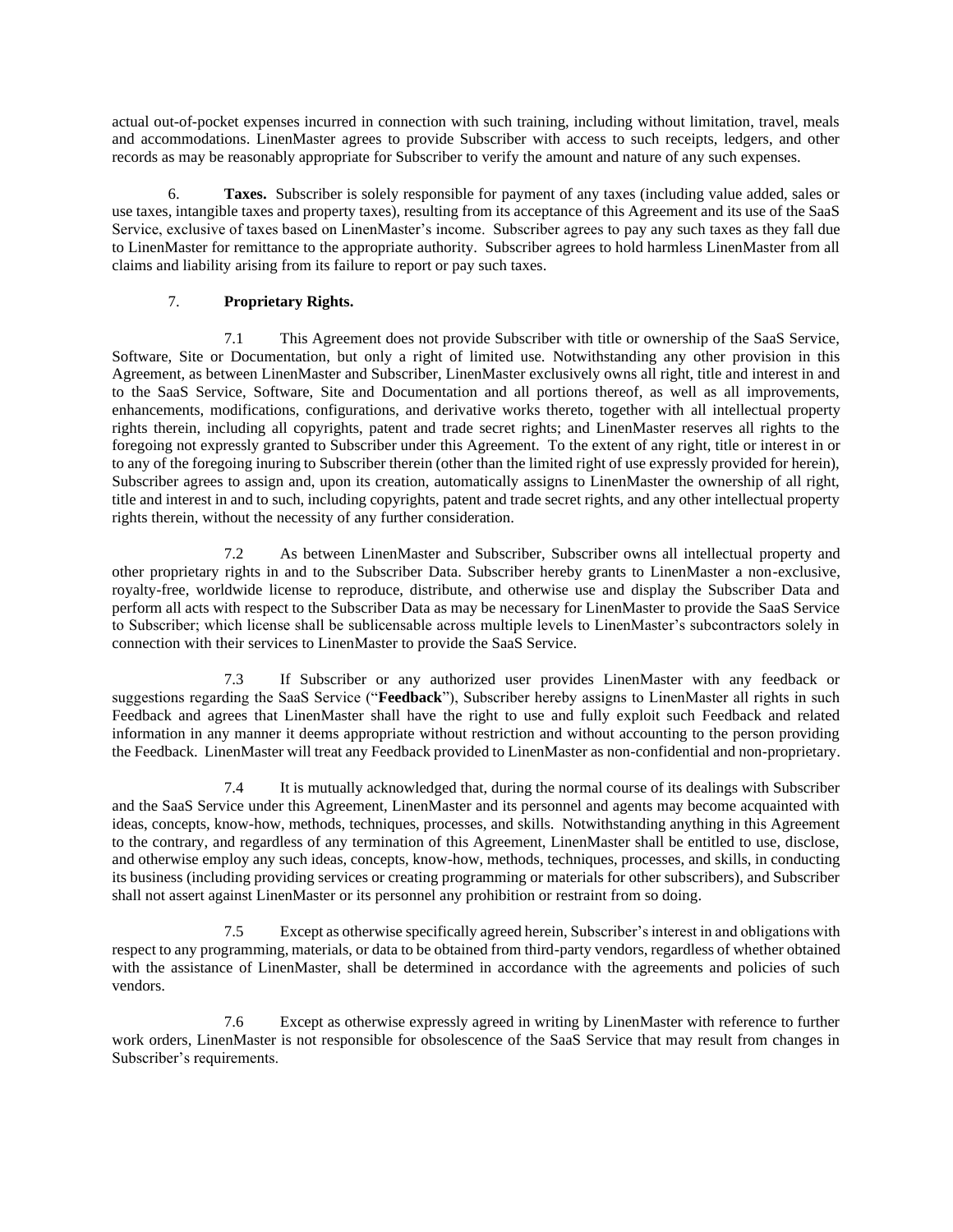8. **Confidential Information.** From time to time during the Term, either party hereto (as "disclosing party") may disclose or make available to the other party hereto (as "receiving party") information about its business affairs, products, confidential intellectual property, trade secrets, third-party confidential information, and other sensitive or proprietary information, whether orally or in written, electronic, or other form or media/in written or electronic form or media, whether or not marked, designated or otherwise identified as "confidential" (collectively, "**Confidential Information**"). Confidential Information does not include information that, at the time of disclosure is: (a) in the public domain; (b) known to the receiving party at the time of disclosure; (c) rightfully obtained by the receiving party on a non-confidential basis from a third party; or (d) independently developed by the receiving party. The receiving party shall not disclose the disclosing party's Confidential Information to any person, except to the receiving party's employees or contractors who have a need to know the Confidential Information for the receiving party to exercise its rights or perform its obligations hereunder. Notwithstanding the foregoing, each party may disclose Confidential Information to the limited extent required (i) in order to comply with the order of a court or other governmental body, or as otherwise necessary to comply with applicable law, provided that the party making the disclosure pursuant to the order shall first have given written notice to the other party and made a reasonable effort to obtain a protective order; or (ii) to establish a party's rights under this Agreement, including to make required court filings. On the expiration or termination of the Agreement, the receiving party shall promptly return to the disclosing party all copies, whether in written, electronic, or other form or media, of the disclosing party's Confidential Information, or destroy all such copies and certify in writing to the disclosing party that such Confidential Information has been destroyed. Each party's obligations of non-disclosure with regard to Confidential Information are effective as of acceptance of this Agreement and will expire five years from the date first disclosed to the receiving party; provided, however, with respect to any Confidential Information that constitutes a trade secret (as determined under applicable law), such obligations of non-disclosure will survive the termination or expiration of this Agreement for as long as such Confidential Information remains subject to trade secret protection under applicable law (but note less than five years).

9. **Hardware/Software.** LinenMaster has no responsibility under this Agreement for obtaining, providing or supporting computer or telecommunications equipment or software or services necessary for Subscriber to access the Site. Except as agreed otherwise in writing, LinenMaster assumes no responsibility under this Agreement for converting data or files for use with the SaaS Service.

### 10. **Indemnification**.

10.1 Subscriber shall indemnify, defend, and hold harmless LinenMaster from and against any and all losses, damages, liabilities, costs (including reasonable attorneys' fees) ("**Losses**") incurred by LinenMaster resulting from any third-party claim, suit, action, or proceeding ("**Third-Party Claim**") (a) that the Subscriber Data, or any use of the Subscriber Data in accordance with this Agreement, infringes or misappropriates such third party's intellectual property rights and (b) any Third-Party Claims based on Subscriber's or any authorized user's (i) breach of this Agreement, gross negligence or willful misconduct; (ii) use of the SaaS Service in a manner not authorized by this Agreement; or (iii) use of the SaaS Service in combination with data, software, hardware, equipment or technology not provided by LinenMaster or authorized by LinenMaster in writing; provided that Subscriber may not settle any Third-Party Claim against LinenMaster unless LinenMaster consents to such settlement, and further provided that LinenMaster will have the right, at its option, to defend itself against any such Third-Party Claim or to participate in the defense thereof by counsel of its own choice.

10.2 If Subscriber's use of the SaaS Service, Software, Site or Documentation has become, or in LinenMaster's opinion is likely to become, the subject of any IP Claim (defined below), LinenMaster may at its option and expense (a) procure for Subscriber the right to continue using the SaaS Service, Software, Site or Documentation as set forth hereunder; (b) replace or modify all or any component of the SaaS Service, Software, Site or Documentation to make it non-infringing; or (c) if options (a) or (b) are not commercially and reasonably practicable as determined by LinenMaster in its sole discretion, terminate Subscriber's subscription and repay to Subscriber, on a pro-rated basis, any Subscription fees and charges Subscriber has previously paid for the corresponding unused portion. If any third party asserts a claim against Subscriber alleging that the SaaS Service, Software, Site or Documentation infringes or misappropriates such third party's valid U.S. patent, trade secret, copyright, or trademark (an "**IP Claim**"). LinenMaster will have the right to defend such IP Claim and will pay damages finally awarded against Subscriber in connection therewith, provided that (a) Subscriber promptly notifies LinenMaster of the threat or notice of such IP Claim; (b) LinenMaster has the sole and exclusive control and authority to select defense attorneys,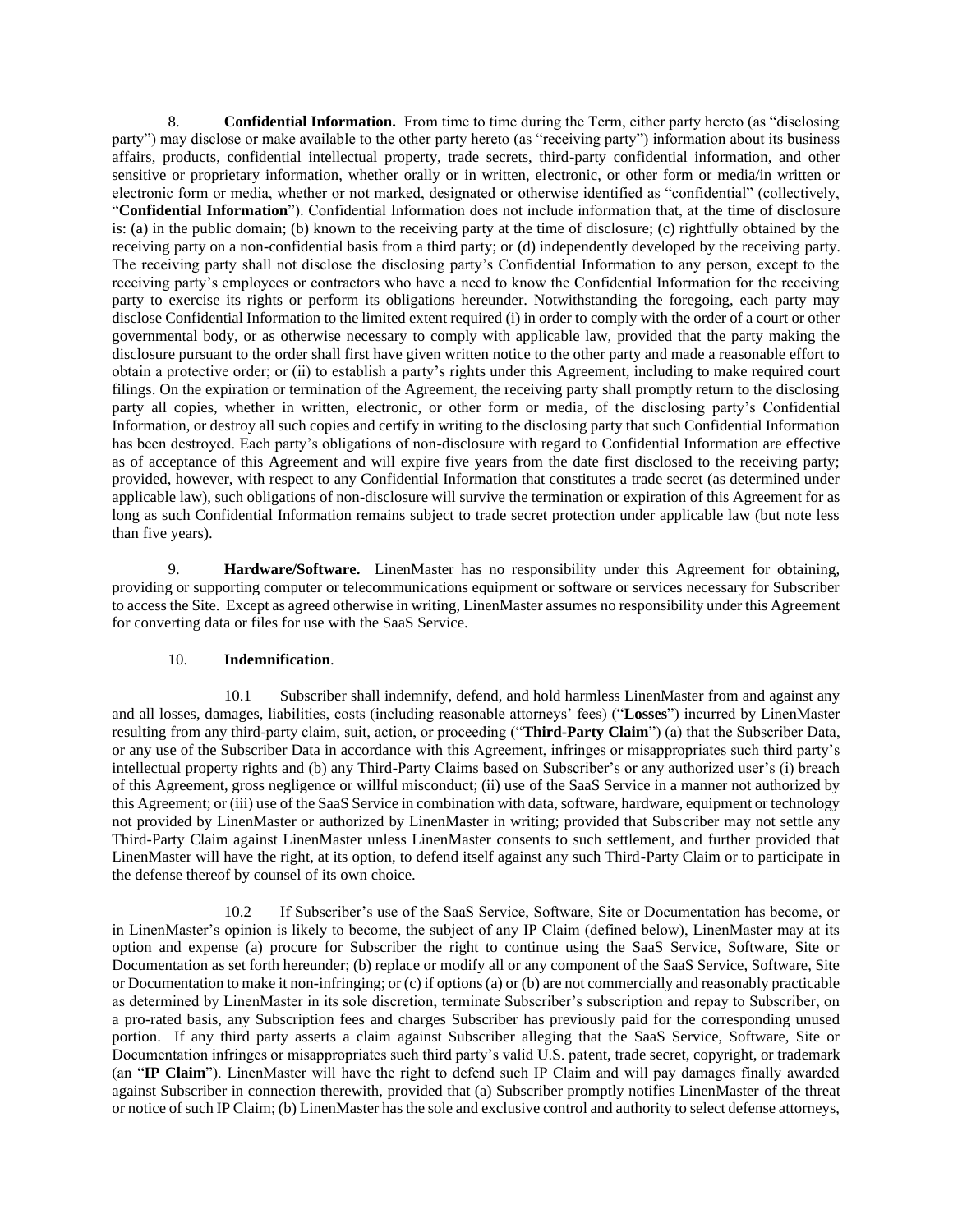defend and/or settle any such IP Claim; and (c) Subscriber fully cooperates with LinenMaster in connection therewith. LinenMaster will have no liability or obligation with respect to any IP Claim if such claim is caused in whole or in part by (i) compliance with designs, data, instructions or specifications provided by Subscriber; (ii) modification of any component of the SaaS Service, Software, Site or Documentation by anyone other than LinenMaster; or (iii) the combination, operation or use of the Service or Software with other hardware or software where the Service or Software would not by themselves be infringing. Section 10.2 states LinenMaster's sole, exclusive and entire liability to Subscriber and constitutes Subscriber's sole remedy with respect to an IP Claim brought by reason of access to or use of the SaaS Service, Software, Site or Documentation by Subscriber.

11. **Limitation of Warranties.** THE SAAS SERVICE (INCLUDING THE SITE, THE SOFTWARE, THE DOCUMENTATION, AND EACH OF ITS OTHER COMPONENTS) IS PROVIDED "AS IS" AND LINENMASTER HEREBY DISCLAIMS ALL WARRANTIES, WHETHER EXPRESS, IMPLIED, STATUTORY, OR OTHERWISE. LINENMASTER SPECIFICALLY DISCLAIMS ALL IMPLIED WARRANTIES OF MERCHANTABILITY, FITNESS FOR A PARTICULAR PURPOSE, TITLE, AND NON-INFRINGEMENT, AND ALL WARRANTIES ARISING FROM COURSE OF DEALING, USAGE, OR TRADE PRACTICE. LINENMASTER MAKES NO WARRANTY OF ANY KIND THAT THE SAAS SERVICE (INCLUDING ITS COMPONENTS), OR ANY PRODUCTS OR RESULTS OF THE USE THEREOF, WILL MEET SUBSCRIBER'S OR ITS CUSTOMER'S OR ANY OTHER PERSON'S REQUIREMENTS, OPERATE WITHOUT INTERRUPTION, ACHIEVE ANY INTENDED RESULT, BE COMPATIBLE OR WORK WITH ANY SOFTWARE, SYSTEM OR OTHER SERVICES, OR BE SECURE, ACCURATE, COMPLETE, FREE OF HARMFUL CODE, OR ERROR FREE.

### 12. **Limitation of Liability**.

12.1 THE CUMULATIVE LIABILITY OF LINENMASTER (OR ITS LICENSORS OR SERVICE PROVIDER) ARISING OUT OF OR RELATED TO THIS AGREEMENT, INCLUDING ANY CAUSE OF ACTION SOUNDING IN CONTRACT, TORT OR STRICT LIABILITY, SHALL NOT EXCEED THE TOTAL AMOUNT OF THE FEES PAID TO LINENMASTER HEREUNDER. THIS LIMITATION OF LIABILITY IS INTENDED TO APPLY WITHOUT REGARD TO WHETHER OTHER PROVISIONS OF THIS AGREEMENT HAVE BEEN BREACHED OR HAVE PROVEN INEFFECTIVE. LINENMASTER SHALL HAVE NO LIABILITY FOR LOSS OF DATA OR DOCUMENTATION, UNLESS RESULTING FROM ANY ACT BY LINENMASTER INTENDED TO CAUSE THE LOSS OR DESTRUCTION OF SUCH DATA OR DOCUMENTATION. THE FOREGOING LIMITATIONS APPLY EVEN IF ANY REMEDY FAILS OF ITS ESSENTIAL PURPOSE.

12.2 IN NO EVENT SHALL LINENMASTER (OR ITS LICENSORS OR SERVICE PROVIDERS) BE LIABLE UNDER OR IN CONNECTION WITH THIS AGREEMENT OR ITS SUBJECT MATTER UNDER ANY LEGAL OR EQUITABLE THEORY, INCLUDING BREACH OF CONTRACT, TORT (INCLUDING NEGLIGENCE), STRICT LIABILITY, AND OTHERWISE, FOR ANY: (a) LOSS OF PRODUCTION, USE, BUSINESS, REVENUE, OR PROFIT OR DIMINUTION IN VALUE; (b) IMPAIRMENT, INABILITY TO USE OR LOSS, INTERRUPTION OR DELAY OF THE SAAS SERVICES OR SOFTWARE; (c) LOSS, DAMAGE, CORRUPTION OR RECOVERY OF DATA, OR BREACH OF DATA OR SYSTEM SECURITY; (d) COST OF REPLACEMENT GOODS OR SERVICES; OR (e) CONSEQUENTIAL, INCIDENTAL, INDIRECT, EXEMPLARY, SPECIAL, ENHANCED, OR PUNITIVE DAMAGES, REGARDLESS OF WHETHER SUCH PERSONS WERE ADVISED OF THE POSSIBILITY OF SUCH LOSSES OR DAMAGES OR SUCH LOSSES OR DAMAGES WERE OTHERWISE FORESEEABLE, AND NOTWITHSTANDING THE FAILURE OF ANY AGREED OR OTHER REMEDY OF ITS ESSENTIAL PURPOSE.

13. **Termination.** Without limiting the right of either party to elect not to renew this Agreement if so provided in the Order, either party may terminate this Agreement upon five (5) days prior written notice if the other party fails to comply with any material term of this Agreement and fails to cure such breach within such notice period. Upon termination of this Agreement, no part of the subscription fee shall be refunded to Subscriber except as otherwise provided in this Agreement. Upon termination of this Agreement, all rights granted to Subscriber under this Agreement will terminate and revert to LinenMaster. Immediately upon termination of this Agreement for any reason, Subscriber and its authorized users shall cease all use of the SaaS Service, Software, Site and Documentation, and promptly thereafter return to LinenMaster all materials pertaining to the SaaS Service, Software and Documentation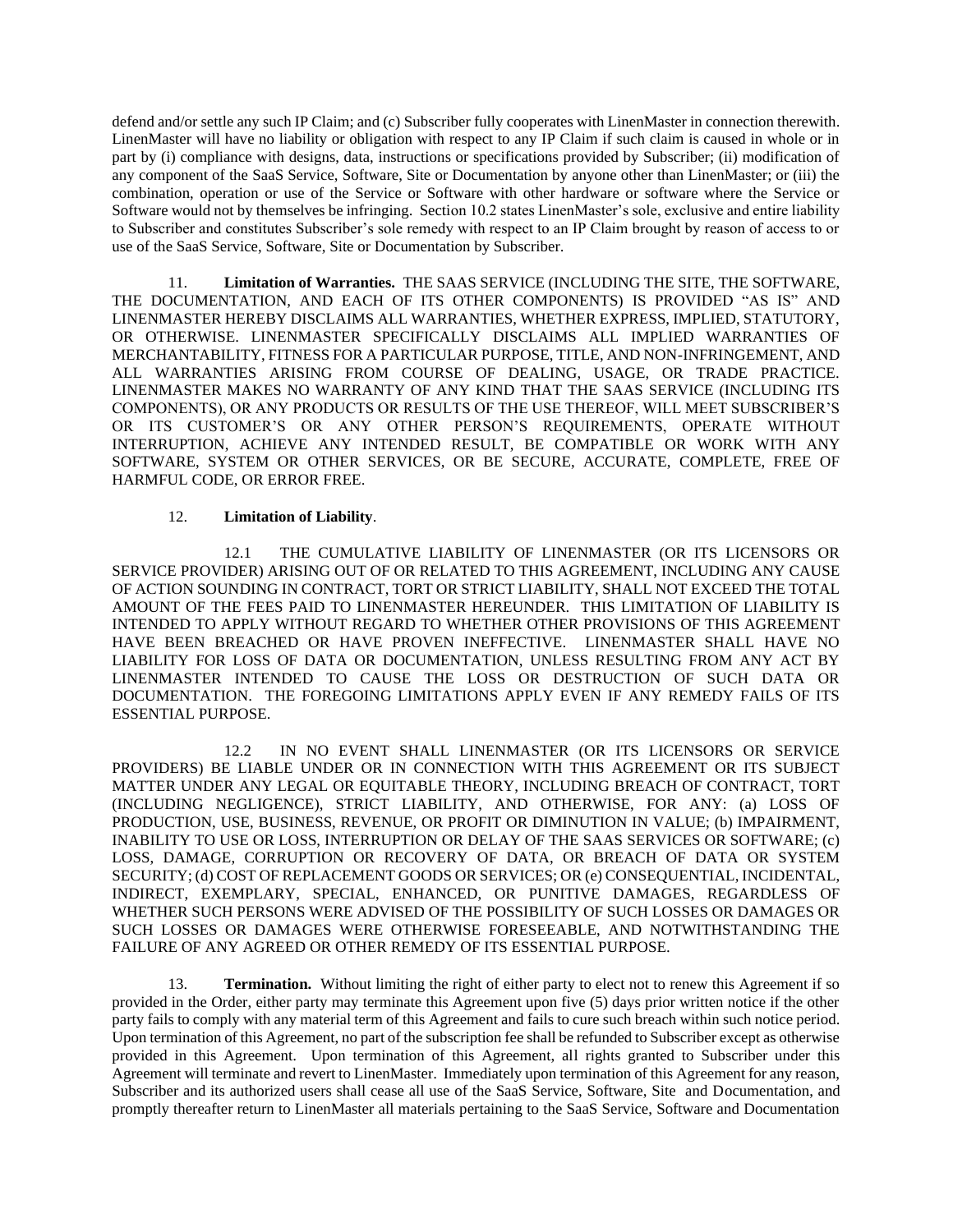(including all copies thereof) and permanently delete and erase any copies of the same stored in Subscriber's information technology systems. Upon request, LinenMaster agrees to provide to the Subscriber the Subscriber's data stored by the SaaS Service in Microsoft SQL Server or MySQL database format within seven (7) business days following any termination of this Agreement; and after such period LinenMaster may delete, erase and/or destroy Subscriber's data. No expiration or termination will affect Subscriber's obligation to pay all fees that may have become due before such expiration or termination, or entitle Subscriber to any refund; and the obligations under Sections 6, 7, 8, 10, 11, 12, 13 and 14 shall survive the termination of this Agreement.

### 14. **Miscellaneous**.

14.1 Governing Law; Consent to Jurisdiction; Jury Waiver This Agreement shall be governed by and construed in accordance with the internal laws of the State of Delaware (without regard to any conflict of laws provisions). Any legal suit, action or proceeding arising out of or related to this Agreement or the transactions hereunder shall be brought exclusively in the federal courts sitting in the District of Delaware or the courts of the State of Delaware, and each party irrevocably submits to the jurisdiction of such courts and waives any defense of inconvenient forum. THE PARTIES HEREBY WAIVE THEIR CONSTITUTIONAL AND STATUTORY RIGHTS TO GO TO HAVE A TRIAL IN FRONT OF A JURY.

14.2 Injunctive Relief.Subscriber acknowledges that, in the event of a breach or threatened breach of any provision of Sections 7, 8, and the third and fourth sentences of Section 13, LinenMaster will not have an adequate remedy in money or damages. LinenMaster shall, therefore, be entitled to obtain an injunction and/or any other equitable relief against such breach or threatened breach from any court of competent jurisdiction immediately upon request without any requirement to post a bond or other security, or to prove actual damages or that monetary damages are not an adequate remedy. LinenMaster's right to obtain injunctive relief shall not limit its right to seek further remedies.

14.3 Electronic Communications. The communications between Subscriber and LinenMaster may use electronic means, whether LinenMaster posts notices on the Site or communicates with Subscribers via email. For contractual purposes, Subscriber (a) consents to receive communications from LinenMaster in an electronic form; and (b) agrees that all terms and conditions, agreements, notices, disclosures, and other communications that LinenMaster provides to Subscriber electronically satisfy any legal requirement that such communications would satisfy if it were be in a hardcopy writing. The foregoing does not affect non-waivable rights.

14.4 Modifications.This Agreement is subject to occasional revision, and if LinenMaster makes any substantial changes, LinenMaster may notify Subscriber by sending Subscriber an e-mail to the last e-mail address Subscriber provided to LinenMaster (if any), by prominently posting notice of the changes on the Site, and/or by any other means LinenMaster considers reasonable. Subscriber is responsible for providing LinenMaster with its most current e-mail address. If the last e-mail address that Subscriber provided is not valid, or for any reason is not capable of delivering to Subscriber the notice described above, LinenMaster dispatch of the e-mail containing such notice will nonetheless constitute effective notice of the changes described in the notice. Continued use of the SaaS Service following notice and the effective date of such changes shall indicate Subscriber's acknowledgement of such changes and agreement to be bound by the terms and conditions of such changes.

14.5 Independent Contractor; No Third Party Beneficiaries. The parties are and shall be independent contractors to one another, and nothing herein shall be deemed to cause this Agreement to create an agency, partnership, or joint venture between the parties. Nothing in this Agreement shall be interpreted or construed as creating or establishing the relationship of employer and employee between Subscriber and LinenMaster or any employee or agent of LinenMaster. This Agreement is an agreement between the Subscriber and LinenMaster, and confers no rights upon either party's employees, agents, contractors, partners of customers or upon any other person.

14.6 Force Majeure. In no event shall LinenMaster be liable to Subscriber or any other person, or be deemed to have breached this Agreement, for any failure or delay in performing its obligations under this Agreement, if and to the extent such failure or delay is caused by any circumstances beyond LinenMaster's control, including acts natural disasters, explosion, war, terrorism, riot or other civil unrest, interruption in electrical supply or damage to communication equipment or facilities, strikes, labor stoppages or slowdowns or other industrial